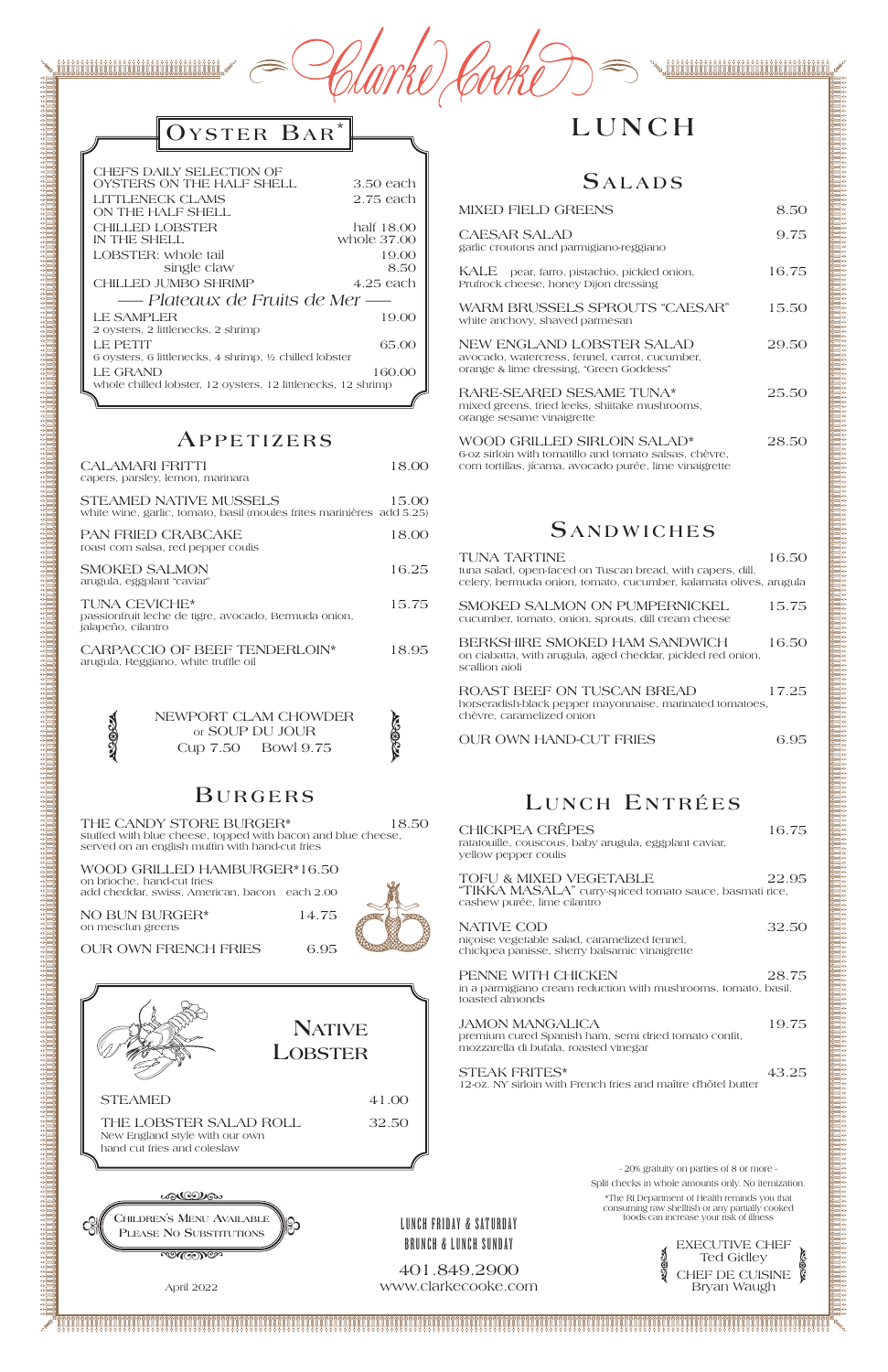። የአማት የሚያገኙ የሚያገኙ የሚያገኙ የሚያገኙ የሚያገኙ የሚያገኙ የሚያገኙ የሚያገኙ የሚያገኙ የሚያገኙ የሚያገኙ የሚያገኙ የሚያገኙ የሚያገኙ የሚያገኙ የሚያገኙ የሚያገኙ የሚያገኙ የሚያገኙ የሚያገኙ የሚያገኙ የሚያገኙ የሚያገኙ የሚያገኙ የሚያገኙ የሚያገኙ የሚያገኙ የሚያገኙ የሚያገኙ የሚያገኙ የሚያገኙ የሚያገኙ የሚያገኙ የሚያገኙ የሚያገኙ የሚያገኙ

| Clarke Cooke |  |
|--------------|--|
|--------------|--|

## $O$ **YSTER BAR**\*

### **B u r g e r s** HAMBURGER\* 17.95 on brioche roll with our own fries cheddar, swiss, american, bacon, sautéed mushrooms, sautéed onions, ADD EACH 2.00

CANDY STORE BURGER\* 19.75 neese, topped with bacon and blue

| CHEF'S DAILY SELECTION OF                                    |             |
|--------------------------------------------------------------|-------------|
| OYSTERS ON THE HALF SHELL                                    | 3.50 each   |
| LITTLENECK CLAMS                                             | 2.75 each   |
| ON THE HALF SHELL                                            |             |
| <b>CHILLED LOBSTER</b>                                       | half 18.00  |
| IN THE SHELL                                                 | whole 37.00 |
| LOBSTER: whole tail                                          | 19.00       |
| single claw                                                  | 8.50        |
| <b>CHILLED JUMBO SHRIMP</b>                                  | 4.25 each   |
| — Plateaux de Fruits de Mer —                                |             |
| LE SAMPLER                                                   | 19.00       |
| 2 oysters, 2 littlenecks, 2 shrimp                           |             |
| <b>LE PETIT</b>                                              | 65.00       |
| 6 ovsters, 6 littlenecks, 4 shrimp, ½ chilled lobster        |             |
| <b>LE GRAND</b>                                              | 160.00      |
| whole chilled lobster, 12 oysters, 12 littlenecks, 12 shrimp |             |
|                                                              |             |

NEWPORT CLAM CHOWDER<br>
or SOUP OF THE EVENING<br>
Q Cup 7.50 Bowl 9.75

CAESAR SALAD 9.75 garlic croutons and parmigiano-Reggiano

ARUGULA SALAD 16.25 prosciutto, shaved parmesan, roasted peppers, grilled onions, aged balsamic vinaigrette

#### **Ap p e t i z e r s**

KALE SALAD 16.75 pear, farro, pistachio, pickled onion, Prufrock cheese, honey dijon vinaigrette

| WILD MUSHROOM GARGANELLI<br>shallots, thyme, mushroom cream                                                       | 17.50 |
|-------------------------------------------------------------------------------------------------------------------|-------|
| <b>PAN FRIED CRABCAKE</b><br>roast corn salsa, red pepper coulis                                                  | 18.00 |
| CALAMARI FRITTI<br>capers, parsley, lemon, marinara                                                               | 18.00 |
| <b>STEAMED NATIVE MUSSELS @</b><br>white wine, garlic, tomato, basil<br>(MOULES FRITES MARINIÈRES add 5.25)       | 15.00 |
| <b>SMOKED SALMON</b><br>arugula, eggplant caviar, arugula, Bermuda onion, kalamata olives                         | 16.25 |
| TUNA CEVICHE* @<br>passionfruit leche de tigre, avocado, Bermuda onion,<br>jalapeno, cilantro                     | 15.75 |
| <b>CARPACCIO OF BEEF</b><br>TENDERLOIN* <sup>@</sup> arugula, Reggiano, white truffle oil                         | 18.95 |
| <b>JAMON MANGALICA @</b><br>cured Spanish ham, mozzarella di bufala,<br>semi-dried tomato confit, roasted peppers | 19.75 |
| <b>SALADS</b>                                                                                                     |       |

| MIXED FIELD GREENS         | 8.50 |
|----------------------------|------|
| onion and herb vinaigrette |      |

## **DINNER E n t r é e s**

| WARM BRUSSELS SPROUTS "CAESAR"<br>white anchovy, shaved parmesan                                                                                 | 15.50 | stuffed with blue c<br>cheese on an engl        |
|--------------------------------------------------------------------------------------------------------------------------------------------------|-------|-------------------------------------------------|
| <b>SALAD OF ROASTED</b><br>RED AND GOLDEN BEETS<br>marinated vegetables à la grecque, Marcona almonds,<br>Fourme d'Ambert, citrus vinaigrette    | 16.50 | NO BUN BUR                                      |
| RARE-SEARED SESAME TUNA*<br>on mixed greens, fried leeks, shiitake mushrooms,<br>orange-sesame vinaigrette                                       | 25.50 |                                                 |
| NEW ENGLAND LOBSTER SALAD*<br>avocado, watercress, fennel, carrot, cucumber,<br>orange and lime dressing, "Green Goddess"                        | 29.50 | $-20%$<br>Split checks<br>*The RI Department of |
| WOOD GRILLED SIRLOIN SALAD*<br>6 oz sirloin with tomatillo and tomato salsas,<br>chèvre, corn tortillas, jícama, avocado purée, lime vinaigrette | 28.50 | any partially co                                |

lish muffin, with our own fries  $GER*$  on mesclun greens  $17.25$ GE GLUTEN FREE **V** VEGAN Most items can be EXECUTIVE CHEF Ted Gidley CHEF DE CUISINE **ASSESS ASSEA** gratuity on parties of 8 or more in whole amounts only. No itemization. Health reminds you that consuming raw shellfish or poked foods can increase your risk of illness

| NATIVE COD<br>niçoise vegetable salad, caramelized fennel,<br>chickpea panisse, sherry balsamic vinaigrette                                                                              | 32.50 |
|------------------------------------------------------------------------------------------------------------------------------------------------------------------------------------------|-------|
| SAUTÉED FILET OF SOLE "LYONNAISE"<br>spinach, caramelized onions, beurre meunière                                                                                                        | 32.75 |
| PEPPERED TUNA STEAK<br>pancetta, collard greens, pommes allumettes                                                                                                                       | 36.50 |
| OVEN-ROASTED DEBONED HALF CHICKEN 29.75<br>red bless potatoes, sautéed corn, chèvre,<br>arugula and apple salad, cider vinaigrette                                                       |       |
| STEAK FRITES* 12 oz. wood grilled NY sirloin<br>steak with our own fries and maître d'hôtel butter                                                                                       | 43.25 |
| WOOD GRILLED 8 oz. FILET MIGNON* @<br>with green onion, leek, and potato purée, asparagus,<br>red onion marmalade, sauce bordelaise                                                      | 53.25 |
| CLASSIC PRIME 12 oz. NEW YORK SIRLOIN 59.95<br><b>STEAK AU POIVRE</b> <sup>*</sup> $\mathbf{\mathbf{\Phi}}$ potato turnip gratin,<br>caramelized onions, brandy Madeira peppercorn sauce |       |
| PENNE WITH CHICKEN<br>in a parmigiano cream reduction with mushrooms,<br>tomato, basil, toasted almonds                                                                                  | 28.75 |
| <b>SEAFOOD LINGUINE</b><br>shrimp, scallops, littleneck clams with shiitake mushrooms,<br>scallion, and sesame in an Asian-style shrimp vinaigrette                                      | 32.95 |
| VEGETABLE FARFALLE<br>shiitake mushrooms, spinach, roasted peppers,<br>pine nuts, kalamata olives, chèvre                                                                                | 23.50 |
| <b>TOFU &amp; MIXED VEGETABLE</b><br>"TIKKA MASALA" $\bullet$ $\bullet$ curry-spiced tomato sauce,<br>basmati rice, cashew purée, lime cilantro                                          | 22.75 |



#### $\textcircled{\textcirc}$  SIDES  $\textcircled{\textcirc}$

| Asparagus    | 5.75 | Mashed Potatoes  | 5.25 |
|--------------|------|------------------|------|
| French Fries | 6.95 | Sautéed Wild     | 8.95 |
| Spinach      | 5.75 | <b>Mushrooms</b> |      |

401.849.2900 www.clarkecooke.com

April 2022

LUNCH FRIDAY & SATURDAY LUNCH & BRUNCH SUNDAY

prepared gluten free



Bryan Waugh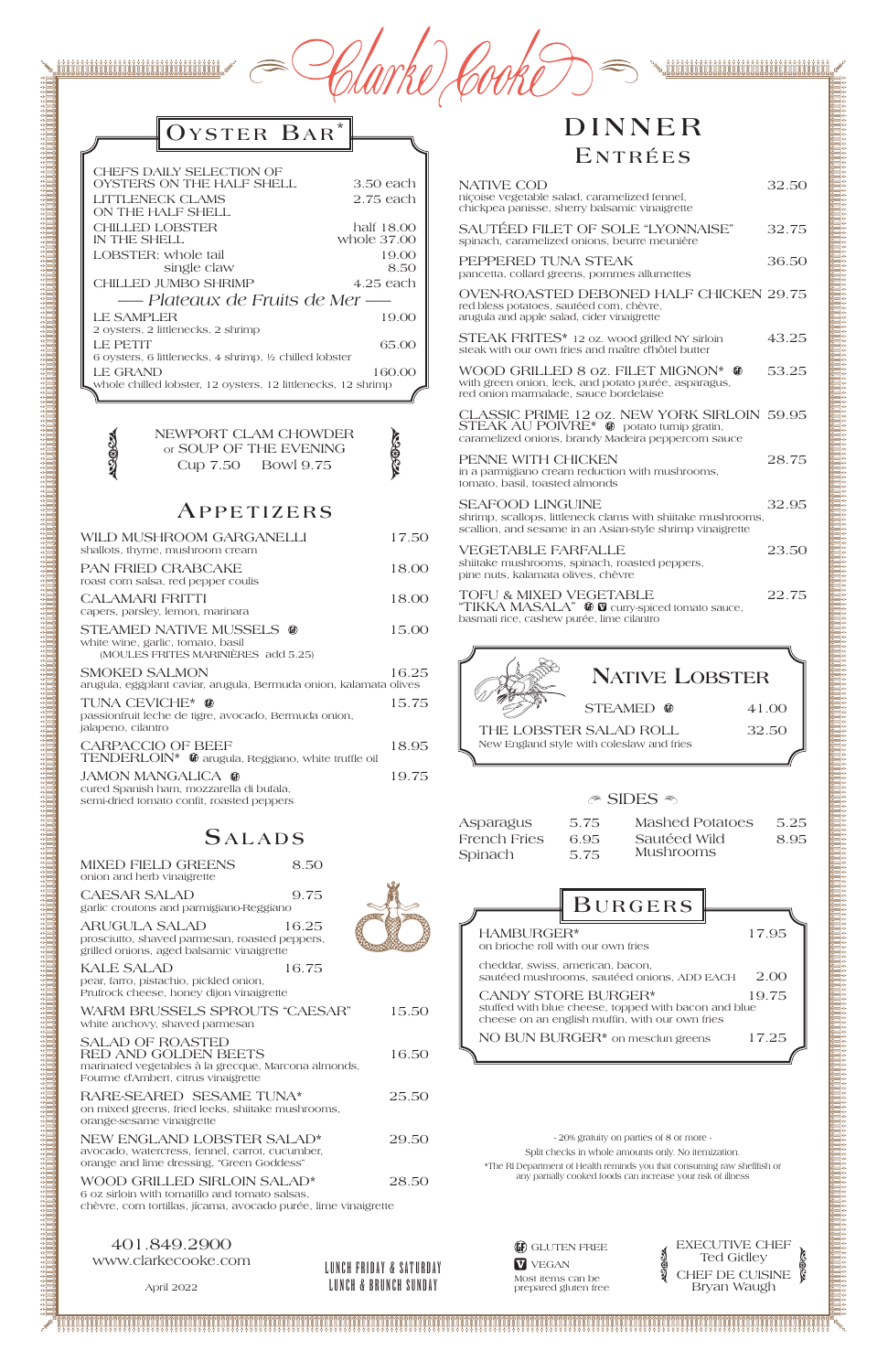Harke Cooke

## **SUNDAY BRUNCH**

à la Carte \$ 24

or

Prix Fixe \$30 (with chocolate mousse for dessert and a complimentary Mimosa or Bloody Mary)

coffee & tea service \$3.50 espresso \$3.50 cappuccino \$4.50

*all egg dishes served with mixed greens*

EGGS BENEDICT two poached eggs on an English muffin with Canadian bacon and hollandaise

STEAK AND EGGS (add \$5) wood grilled flatiron steak with an egg benedict and sauce béarnaise

R.I. JONNYCAKES two poached eggs with smoked salmon, dill crème fraîche, and chive beurre blanc

SOUTHWESTERN STYLE POACHED EGGS two poached eggs on corn pancakes with avocado and mole

NEW ORLEANS POACHED EGGS (add \$4) two poached eggs on cajun spiced crabcakes with a ragout of tasso ham, onions and peppers with cajun choron

LOW COUNTRY POACHED EGGS two poached eggs over pan-fried grits, with collard greens, smoked ham hocks, and giblet gravy

EGGS HOMARD two poached eggs on portobello mushroom with lobster, spinach, mushroom duxelle, sauce americain, and beurre de champignon

EGGS STRASBOURG two poached eggs on a crouton with duck liver mousseline and whole grain mustard hollandaise

OEUFS EN MEURETTE two poached eggs in red wine on a crouton with bacon, pearl onions, mushrooms, and frisée

OMELETTE PROVENÇAL with spinach, chèvre, roasted peppers, olives, pinenuts, raisins, balsamic vinegar, and tomato coulis

BRIOCHE FRENCH TOAST with smoked bacon, fresh fruit, and Vermont maple syrup

April 2022